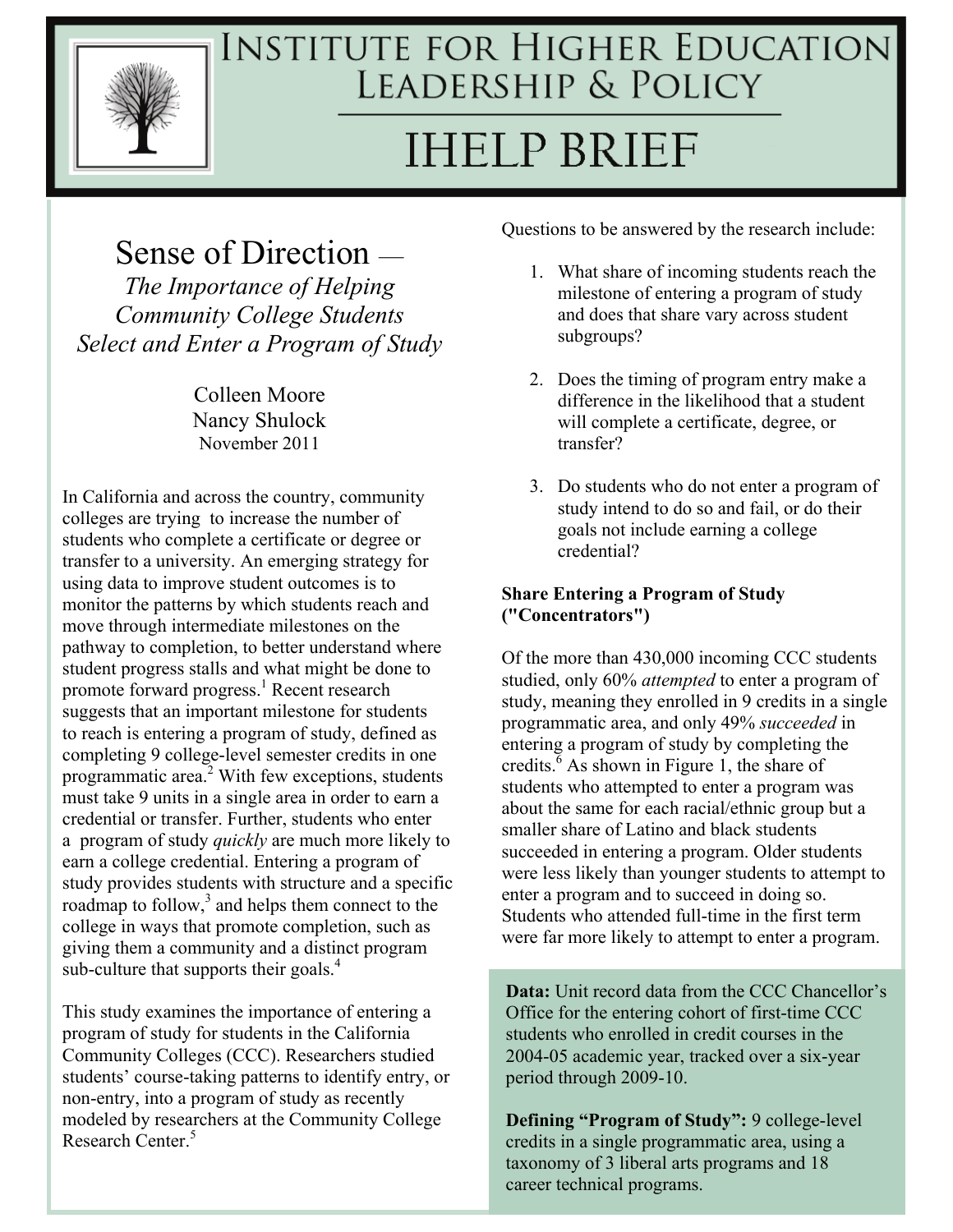## **IHELP BRIEF**

The number of students in just one entering cohort who attempted to enter a program but failed to do so exceeded 50,000, suggesting that there is a large number of students, from multiple entering cohorts, enrolled in the CCC at any one time who are interested in, but having difficulty, reaching this important milestone.

#### **Timing of Entering a Program of Study**

The earlier students enter a program, the more likely they are to complete a certificate, degree, or transfer. Figure 2 shows that students who entered a program in the first year were nearly *twice as likely* to complete a certificate, degree or transfer as students who entered a program after the first year. First-year concentrators were nearly 50% more likely to complete than those who entered a program in the second year, and the rates of completion fell sharply for students entering a program later than the second year.

About 11% of successful concentrators were still enrolled after six years. This suggests that program concentrators could see even higher rates of completion if programs had well-structured pathways and colleges could ensure sufficient course offerings for students to complete those pathways. Among those who attempted but did not enter a program of study, a few earned a certificate and some transferred to a university, $\frac{7}{7}$  but the overall completion rate was only about 8%.



Figure 2 Completion Rate Nearly Twice as High Among Students Who Entered a Program in Year 1

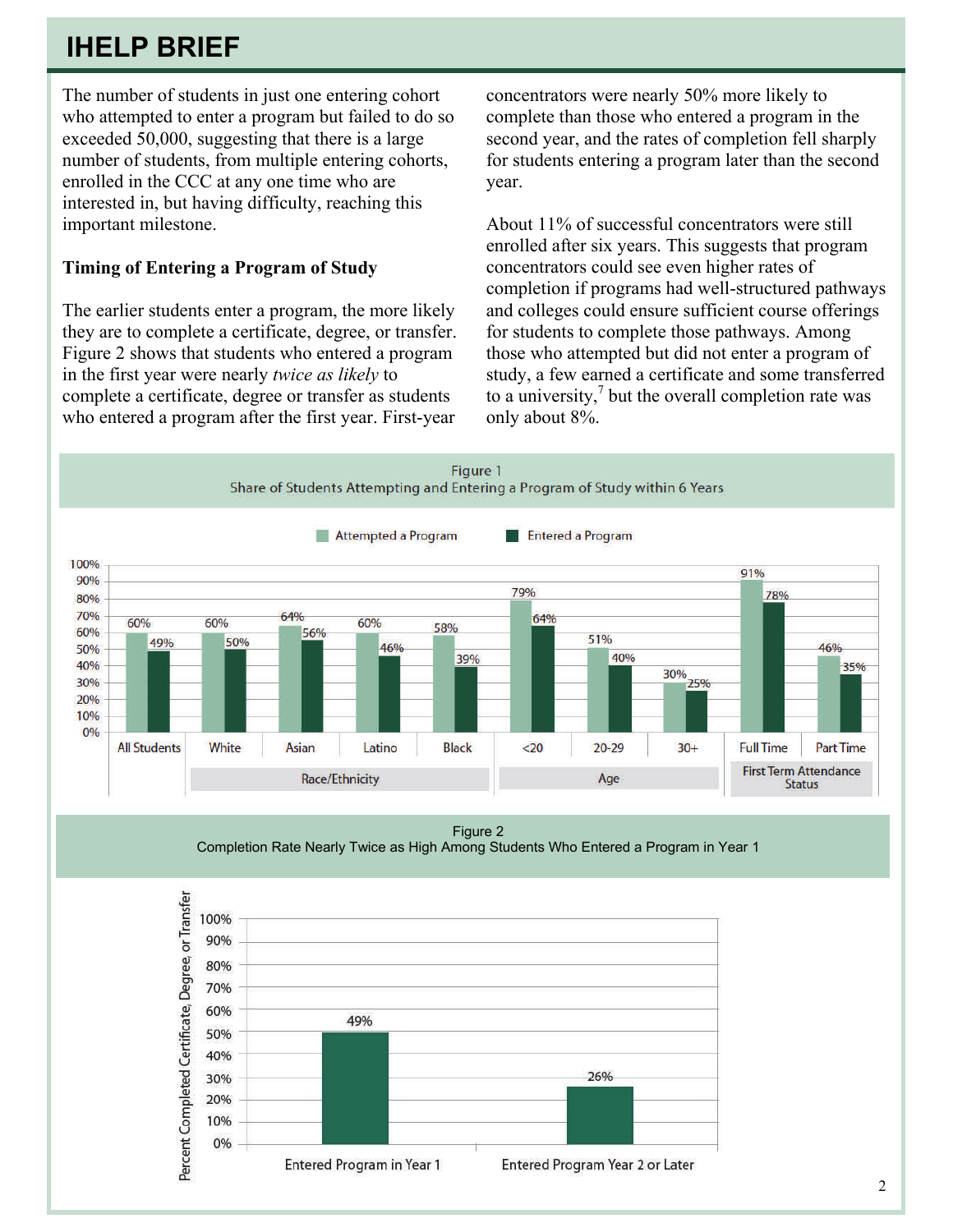## **IHELP BRIEF**

The majority of CCC students enter college academically unprepared, although the cohort data do not include information on students' assessment test results or any other indicators of academic preparation level. But using information on the number of developmental, or "basic skills" courses taken, researchers found that early program entry was associated with a higher completion rate for all students, regardless of the number of basic skills courses in which they enrolled (Figure 3). This shows that assisting students to identify and enter a program of study early is an important strategy for colleges to undertake not just for college-ready students but also for students who are striving to become college-ready.

#### **Intentions of Students who Did Not Enter Programs (Non-concentrators)**

More than half (51%) of entering students never successfully entered a program of study. In view of the documented value of reaching this milestone, it is important to understand the extent to which these non-concentrators may have intended to enter a program, i.e., to pursue a college credential, so that they may be helped to do so.

As shown in Figure 1, many non-concentrators (11% of the total entering cohort) did attempt to enter a program. But what about the 40 percent who did not attempt to enter a program (i.e., they did not enroll in three courses in a programmatic area)? Some likely never intended to enter a program of study, having enrolled to take courses to improve their job skills or basic skills or for their own personal interest.

But the data suggest that a substantial number of non-concentrators likely intended to pursue a college credential but dropped out before making enough progress to enter a program. One third of non-concentrators listed a goal of completing a college credential on their initial application. In addition, non-concentrators completed just over 40% of the credits in which they enrolled (compared to 74% among program concentrators). This is a strong indication that many struggled to meet their educational goals. Had they completed their courses at comparable rates, one might conclude that they simply wanted a set of courses that did not constitute a program.